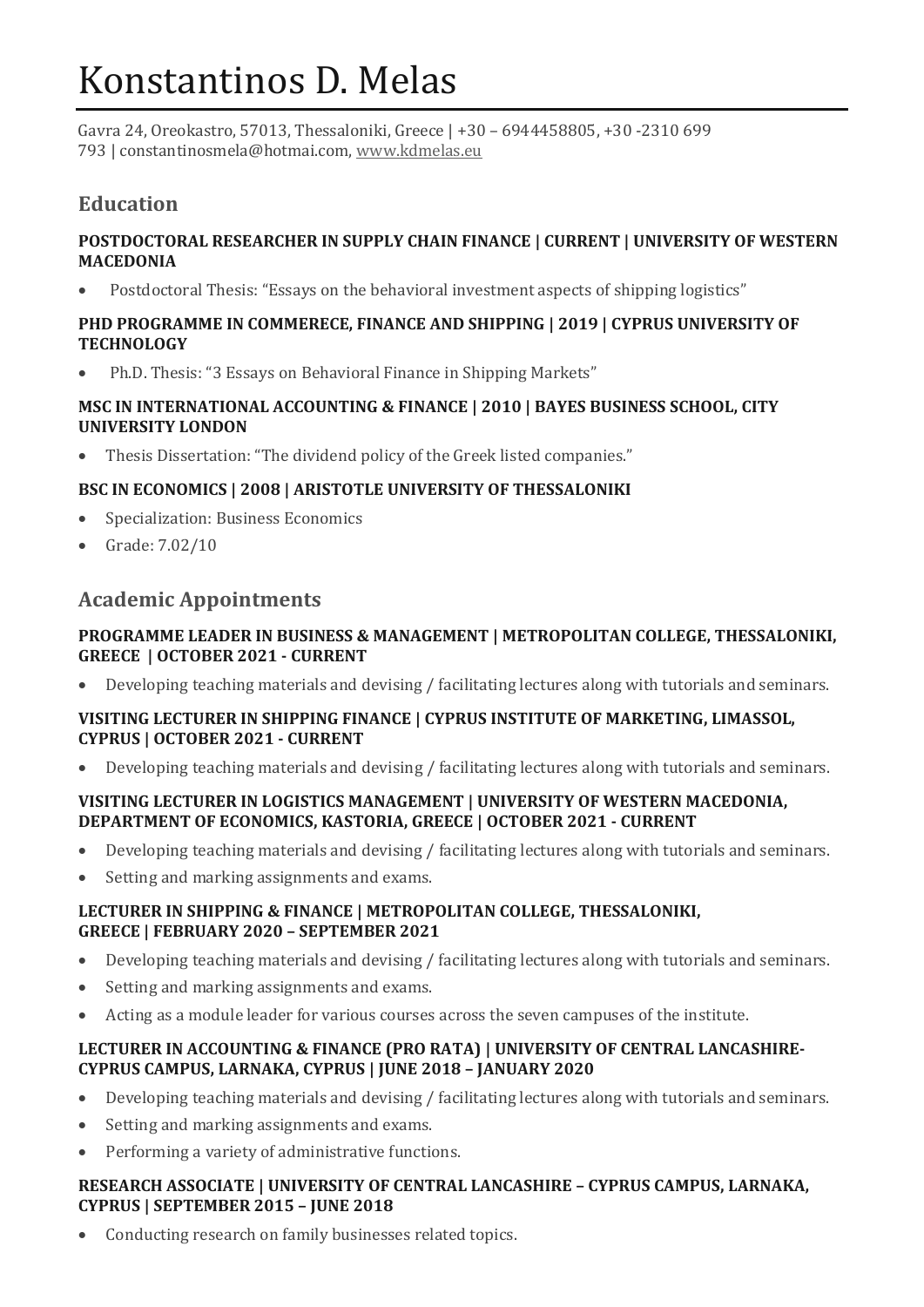• Attending and contributing to professional conferences and seminars.

## **ADJUNCT LECTURER | MKC CITY COLLEGE, LARNAKA, CYPRUS | JANUARY 2015 – SEPTEMBER 2015**

• Developing teaching materials and devising / facilitating lectures along with tutorials and seminars.

# **Industry Experience**

## **ACCOUNTS ASSISTANT | ORIGIS ENERGY, LIMASSOL, CYPRUS | DECEMBER 2011 – AUGUST 2013**

• Performing accounting and tax related activities for a group of 120 limited companies incorporated in Cyprus, Greece and Belgium.

## **ACCOUNTANT | ELKA SHIPPING, LONDON, UK | JUNE 2010 – AUGUST 2011**

• Sole accountant for a group of companies' active in the shipping, shipbroking and real estate industries.

# **Publications**

## **REFERRED JOURNALS**

- Melas, K.D., Michail, N.A., " **Buy together, but recycle alone: Sentiment-driven herding behavior in oceanic dry bulk shipping**". Forthcoming in the *Review of Behavioral Finance (ABS 1\*)*.
- Michail, N.A., Melas, K.D., " **Covid-19 and the energy trade: Evidence from tanker trade routes**". Forthcoming in *The Asian Journal of Shipping and Logistics*.
- Michail, N.A., Melas, K.D. (2021). "**Sentiment augmented supply and demand equations for the dry bulk market**". *Economies 9: 171. (ABS 1\*)* .
- Melas K.D. & Michail N.A., (2021). "**The relationship between commodity prices and freight rates in the dry bulk shipping segment: A Threshold Regression approach**". *Maritime Transport Research, vol. 2, p. 100025.*
- Michail, N.A., Melas, K.D. (2021). " **How long do we keep up with the Joneses? Herding time horizons in the dry bulk shipping markets**". *The Asian Journal of Shipping and Logistics,* vol. 37, 2. P. 184 -191.
- Melas K.D., Panayides P.M., Tsouknidis D. A. (2021). "**Dynamic volatility spillovers and investor sentiment components across shipping freight markets**", Forthcoming in *Maritime Economics & Logistics (ABS 1\*)*.
- Michail, N.A., Melas, K.D., Batzilis D. (2021). "**Container shipping trade and real GDP growth: A panel vector autoregressive approach**". *Economics Bulletin*, vol. 41, 2. P. 304 - 315.
- Michail, N. A., & Melas, K. D. (2021). "**Market interactions between agricultural commodities and the dry bulk shipping market**". *The Asian Journal of Shipping and Logistics*, vol. 37, 1. p. 73 – 81, doi: 10.1016/j.ajsl.2020.07.003.
- Michail, N.A., & Melas, K.D. (2020). "**Quantifying the relationship between seaborne trade and shipping freight rates: A Bayesian vector autoregressive approach**". *Maritime Transport Research, p. 100001*.
- Michail, N. A., & Melas, K. D. (2020). "**Shipping markets in turmoil: An analysis of the Covid-19 outbreak and its implications**." *Transportation Research Interdisciplinary Perspectives*, *7*, 100178.
- Michail, N.A. & Melas, K.D., (2019). "**A cointegrating stock trading strategy: application to listed tanker shipping companies**", *Journal of Shipping & Trade*, 4, 9.
- Christou, P., Hadjielias, E., & Melas, K. (2018). "**Nostos within the tourism context: Perspectives from young adults**", *Journal of Tourism Research*, vol. 19, p. 147-158

## **BOOK CHAPTER**

• Melas K.D. (2019), "**Corporate governance in the shipping industry**", in P.M. Panayides, *Routledge Handbook of Maritime Management*, Routledge Taylor & Francis.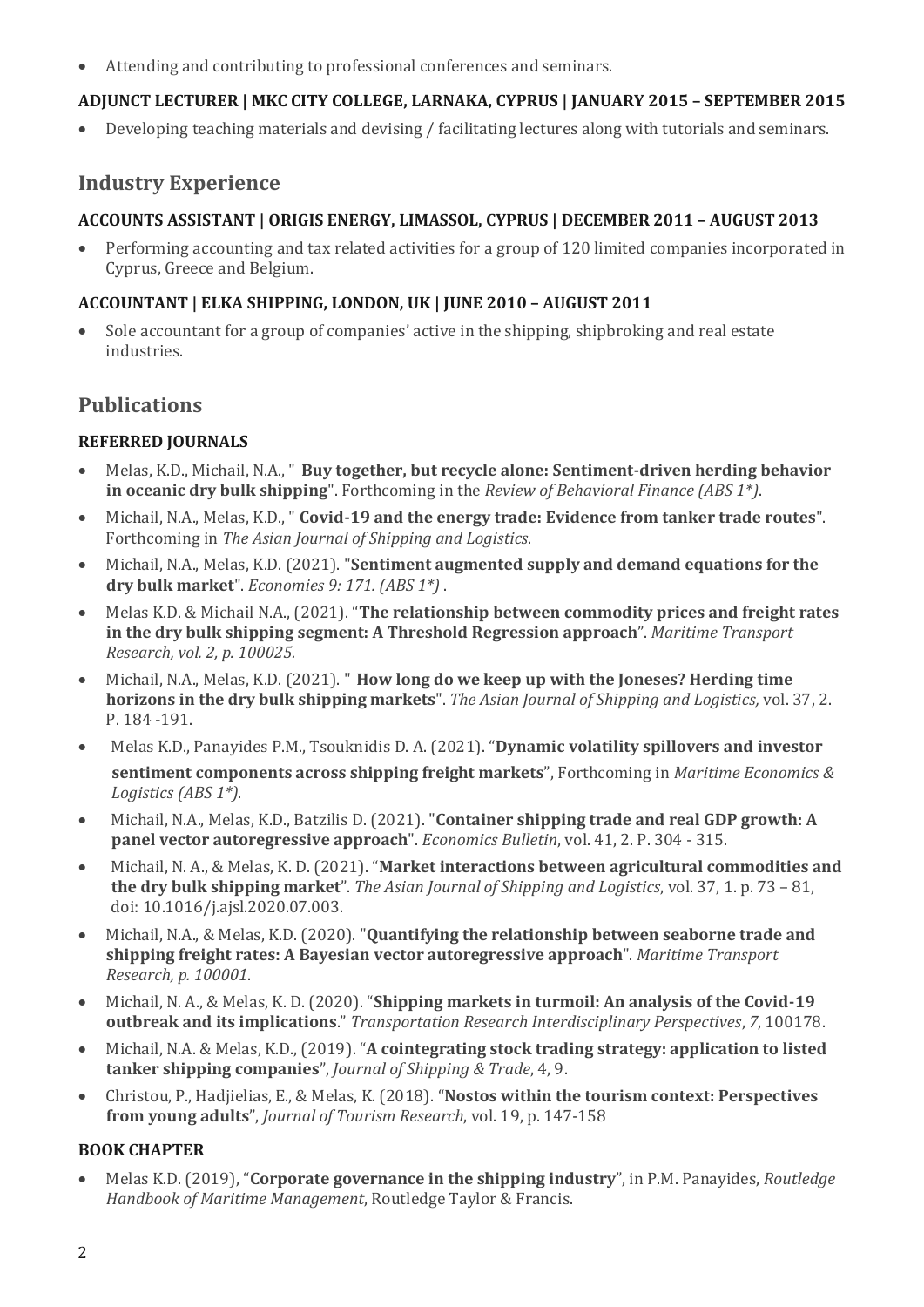## **WORK IN PROGRESS**

- Michail, N.A., Melas, K.D., " **Newbuilding orders and freight rate shocks: Evidence from the containership market".** Submitted to the *Journal of International Trade & Economic Development (ABS 1\*).*
- Michail, N.A., Melas, K.D., " **Geopolitical risk and the LNG-LPG trade".** Submitted to the *Peace Economics, Peace Science and Public Policy journal (ABS 1\*).*
- Melas K.D. & Michail N.A., " **Can commodity prices predict the stock market returns of shipping companies?**". Submitted to *Bulleting of Economic Research (ABS 1\*).*
- Cleanthous L., Michail, N.A., Melas, K.D., " **The relationship between shipping freight rates and inflation in the Euro Area**". Revised and resubmitted to *International Economics (ABS 2\*)*.

# **Conferences**

- Michail, N.A., Melas, K.D., " **Buy together, but recycle alone: Sentiment-driven herding behavior in oceanic dry bulk shipping** ", *4th Annual Academic Conference, CIM*, September 25, 2021, Nicosia, Cyprus.
- Michail, N.A., Melas, K.D., "**Covid-19 and the energy trade: Evidence from tanker trade routes**", *ICASL2021*, August 27, 2021, Seoul, South Korea.
- Melas K.D., Panayides P.M., Tsouknidis D., "**Corporate governance, market sentiment and shipping company performance**", *IAME 2019 Conference*, 25 - 28 June 2019, Athens, Greece.
- Melas K.D., Panayides P.M., Tsouknidis D.," **Volatility spillovers and sentiment across shipping freight markets**", *FMARC 2019 Conference*, 14 - 16 April 2019, Limassol, Cyprus.
- Hadjielias E., Poutziouris P., Melas K.D., "**Family Business Policy: Antecedents, Content, Outcomes, & Lobbying Actions**", *Spring 2016, Multinational Finance Society Conference*, 22- 24 April 2016, Limassol, Cyprus.
- Melas K.D., Panayides P.M., "**Performance and strategic decisions in private shipping companies: Evidence from the United Kingdom & Ireland**", *Econship 2015*, 24-27 June 2015,

# **Awards**

• Run- up Best Paper Award for the paper entitled "**Covid-19 and the energy trade: Evidence from tanker trade routes"** and presented in *ICASL2021* in *Seoul, South Korea.*

# **Teaching Experience**

## **UNIVERSITY OF WESTERN MACEDONIA- DEPARTMENT OF ECONOMICS**

• Undergraduate modules including: Logistics Management, Services Management

## **METROPOLITAN COLLEGE**

• Undergraduate and postgraduate modules including: Introduction to Accounting and Finance II, Financial Reporting and Control, Accounting and Finance for Managers, Managerial Accounting, Strategic Management for Shipping Businesses, Project and Quality Management, Portfolio Management, Data Analysis and Decision Making, Sustainability Leadership & Management in Shipping, Shipping Financial Management, Exploring Strategy, Business Aspects of Management Accounting, Strategic Business Analytics.

## **UNIVERSITY OF CENTRAL LANCASHIRE – CYPRUS CAMPUS**

• Undergraduate and postgraduate modules including: Introduction to Accounting & Finance, Accounting Information Systems & Control Issues (SAP), Introduction to Accounting & Information Systems, Research Methods, Auditing, Strategy and International Management.